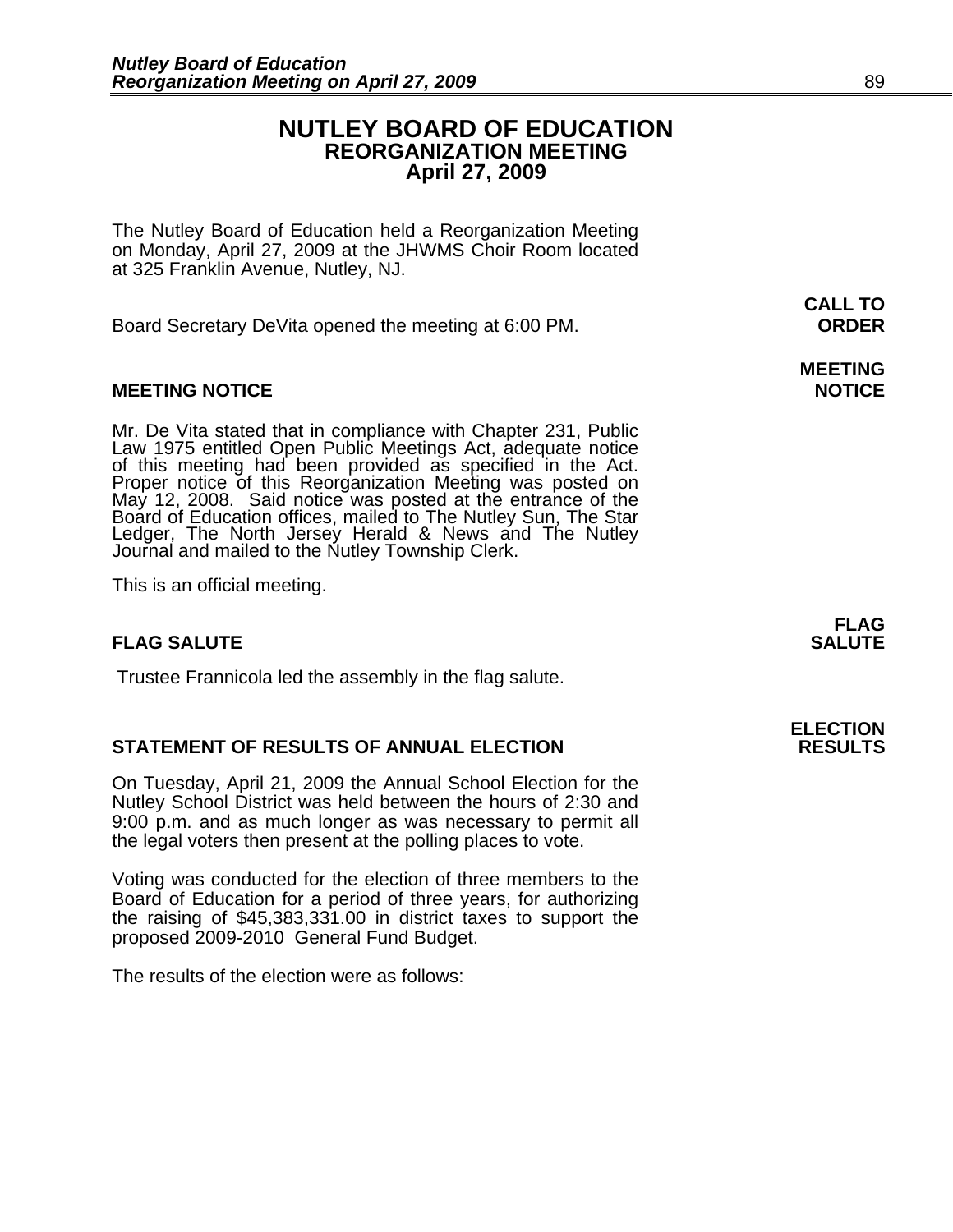Candidates for 3-year terms

| Charles W. Kucinski  | 1,635 |       |
|----------------------|-------|-------|
| Lisa Danchak-Martin  |       | 1,241 |
| Patricia E. Williams |       | 1,047 |
| <b>Steven Rogers</b> |       | 2,057 |
| Deborah J. Russo     |       | 1,647 |
| Thomas J. Sposato    |       | 1,641 |

The candidates elected were: Steven Rogers, Deborah J. Russo and Thomas J. Sposato for three-year terms.

The votes for the raising of \$45,383,331.00 for the General Fund Tax Levy were as follows:

| Yes. | 1,804 votes   |
|------|---------------|
| No   | $1,611$ votes |

The General Fund Tax Levy was approved.

A copy of this report will be entered in the official minutes of the Board of Education.

#### **ADMINISTRATION OF OATH TO NEW BOARD MEMBERS**

Judge Pomaco administered the oath of Office to Steven Rogers, Deborah J. Russo and Thomas J. Sposato.

# **ROLL CALL**

Present:

- Dr. Philip T. Casale Mr. Angelo Frannicola Mr. James Kuchta Mr. Vincent Moscaritola Mr. Kenneth Reilly Mr. Steven Rogers Mrs. Deborah J. Russo Mr. Walter Sautter Mr. Thomas J. Sposato
- Also Present: Mr. Joseph Zarra, Superintendent of Schools<br>Mrs. Mariana Francioso, Assistant Superintendent of Schools Mr. Michael DeVita, Business Administrator/Board Secretary<br>Mr. Frank Pomaco, Board Attorney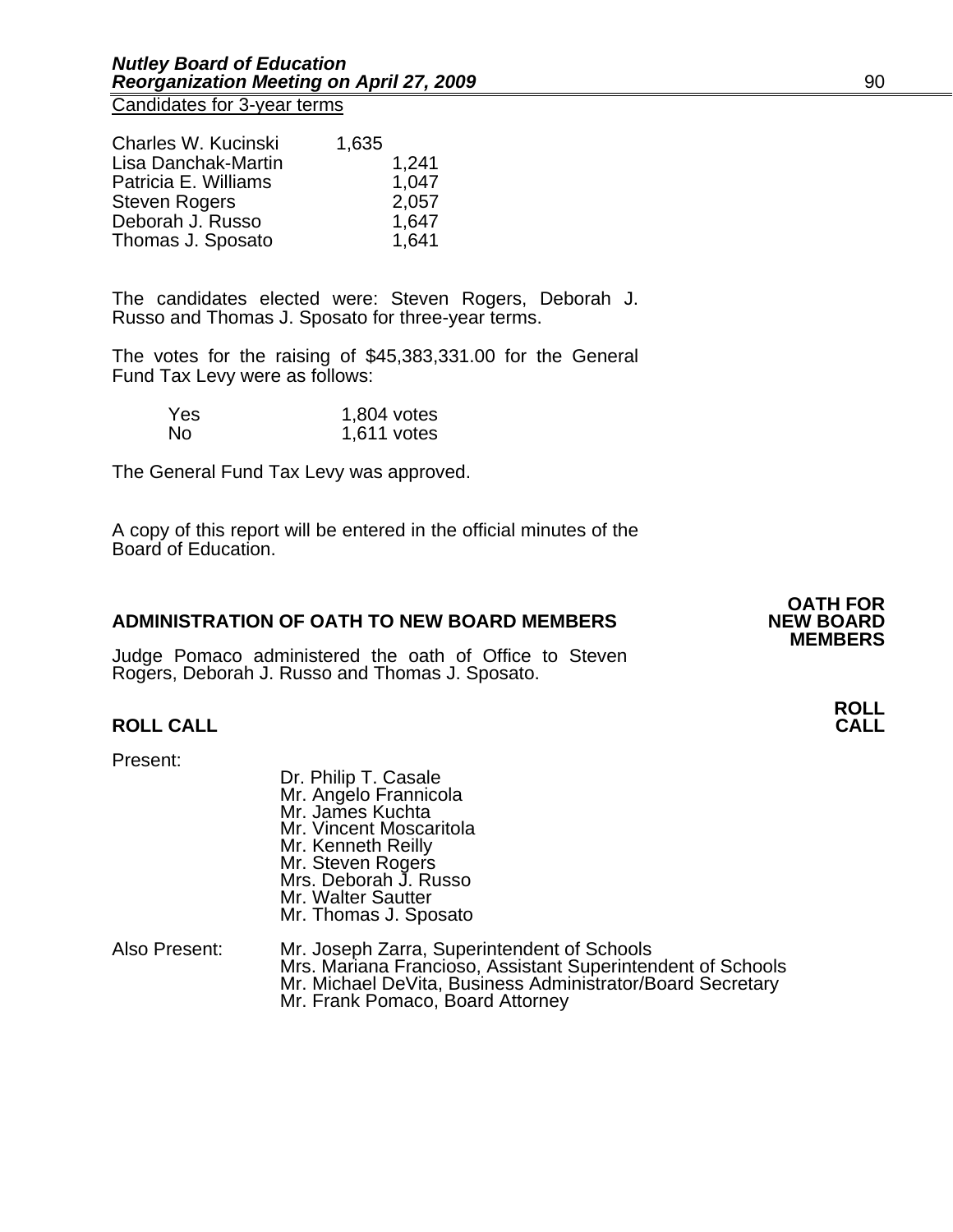## **ELECTION OF OFFICERS**

Board Secretary DeVita announced that he would now accept nominations for President of the Board of Education.

Trustee Frannicola nominated Trustee Casale for President. and Trustee Kuchta nominated Trustee Reilly for President.

There being no further nominations, Board Secretary DeVita declared that the nominations are closed and asked for a vote on the nominees for President. The votes were as follows:

Trustee Casale Trustee Reilly<br>
Dr. Casale Trustee Reilly Mr. Frannicola Mr. Reilly Mr. Moscaritola Mr. Sposato Mr. Rogers Mrs. Russo Mr. Sautter

Mr. Kuchta

Trustee Casale was elected as President.

Board Secretary DeVita announced that he would now accept nominations for Vice President of the Board of Education.

Trustee Sposato nominated Trustee Reilly for Vice President and Trustee Moscaritola nominated Trustee Frannicola for Vice President.

There being no further nominations, Board Secretary DeVita declared that the nominations are closed and asked for a vote on the nominees for Vice President. The votes were as follows:

When the roll call vote came to Trustee Reilly he requested that his name be withdrawn from the nomination. Trustee Sposato respectfully removed his nomination for Trustee Reilly. Trustee Kuchta changed his vote. The votes were as follows:

### Trustee Frannicola Dr. Casale Mr. Frannicola Mr. Kuchta Mr. Moscaritola Mr. Reilly Mr. Rogers Mrs. Russo Mr. Sautter Mr. Sposato

# **ELECTION**<br>**OF OFFICERS**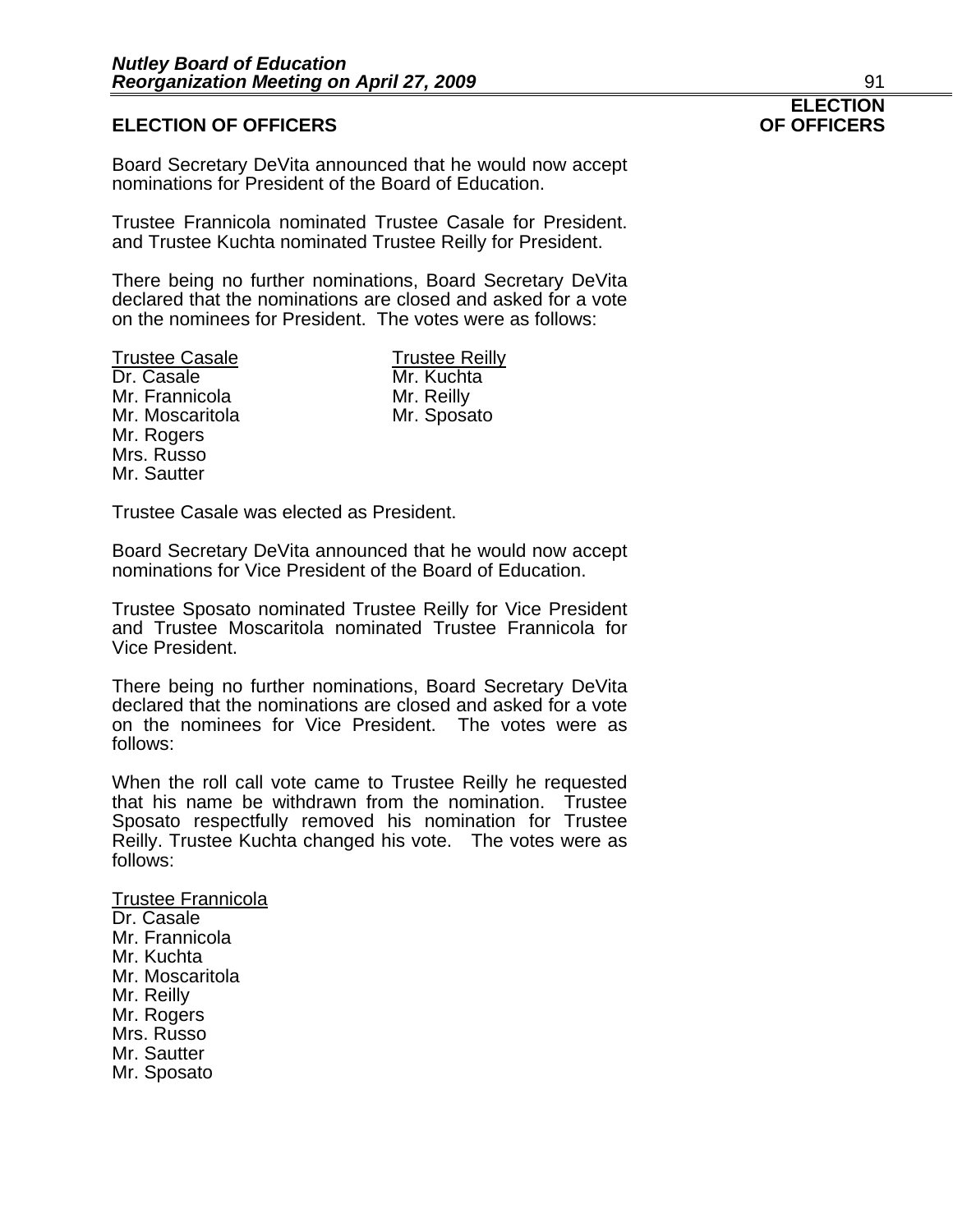Trustee Frannicola was elected as Vice President.

President Casale assumed the chair and thanked the Board for all their hard work throughout the year and their vote of confidence in him as President.

# HEARING OF CITIZENS (Agenda Items Only) **HEARING OF**

Resident Alan Thomas asked questions regarding resolutions concerning curriculum approval, raider camp, approval of bills between Board Meetings, the addition of a depository and the leases of Board property.

Resident Mike Russo asked about Resolution 25 – Approval to Advertise for Bids, Solicit Quotations or Purchase by State Contract and why food service was missing.

A resident asked about the Gifted & Talented Program.

Trustee Sautter asked about the Personal Finance Course under the Business Education Department and said that he wanted to make it a course that all students could take.

Trustee Rogers presented Mr. Zarra and Mrs. Francioso with a big golden key. Mr. Zarra thanked everyone who continues to make a difference in the Nutley School System.

# **REORGANIZATION MEETING RESOLUTIONS**

Trustee Moscaritola made a motion to table Resolution 2 – Designation of Official Newspapers. After a discussion among the Board Trustee Moscaritola withdrew his motion.

Trustee Reilly made a motion, Trustee Moscaritola seconded, that Resolutions 2 and also Resolutions 28 through 30 add the<br>wording "contingent upon attorney approval" and Resolution 26 add "upon approval of the Board's financial advisor."

Upon being put to a roll call vote the motion was unanimously approved.

Trustee Sautter moved, and Trustee Reilly seconded, a motion that the Board approves Resolutions numbers 1 through 30 as listed below.

Upon being put to a roll call vote the resolutions were passed with the following exception:

Trustee Sposato abstained on Resolution 4 – Appointment of Broker of Record – 2009-2010 School Year.

# **REORGANIZATION RESOLUTIONS**

# **CITIZENS**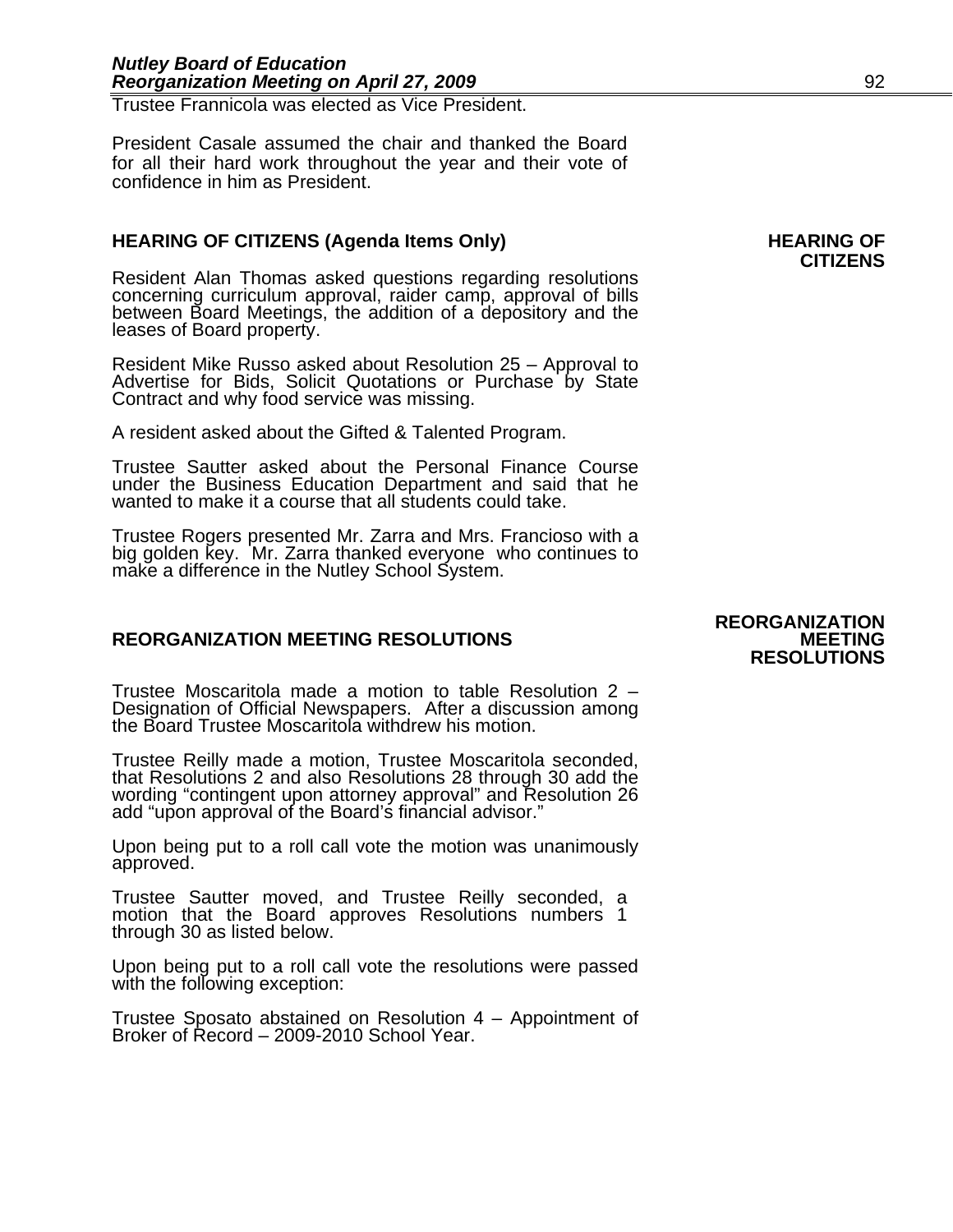# **1. ADOPTION OF SCHEDULE OF MEETINGS**

BE IT RESOLVED that the regular monthly meetings of the Board of Education of the Township of Nutley be held on the fourth Monday of each month, except as noted otherwise, and

BE IT FURTHER RESOLVED that, in accordance with the requirements of the Open Public Meetings Act of 1975, the annual Schedule of Meetings be adopted as appended to these meeting minutes (Schedule A).

# 2. **DESIGNATION OF OFFICIAL NEWSPAPERS**

BE IT RESOLVED that the Board of Education designates The Nutley<br>Sun and the North Jersey Herald and News as the official newspapers<br>for meeting notices and hereby directs the Board Secretary to also send<br>meeting notices t

# **3. CURRICULUM APPROVAL**

BE IT RESOLVED that the curriculum as described in the district selected course guides, courses of study, curriculum guides and program material, listed on the attached Schedule B, be adopted for use<br>in Grades K-12 of the Public Schools of Nutley for the 2009-2010 school in Grades K-12 of the Public Schools of Nutley for the 2009-2010 school<br>year.

# **BROKER OF** 4. **APPOINTMENT OF BROKER OF RECORD - 2009-2010 School Year RECORD**

BE IT RESOLVED that the Board of Education approves Insurance Management & Consulting, as broker of record for the health, dental and prescription insurance for the 2009-2010 school year.

#### 5. **APPOINTMENT – Custodian of Records OF RECORDS**

BE IT RESOLVED that in accordance with the New Jersey Open Public Records Act, the Board of Education designates Michael DeVita as the person to be responsible as the Custodian of Government Records, for the 2009-2010 school year.

#### 6. **APPOINTMENT - Affirmative Action Officer**

BE IT RESOLVED, pursuant to Policy No. 102 (2260), that the Board of Education approves the appointment of Mr. Phillip Siculietano as Affirmative Action Officer for the Nutley School District, at a stipend of \$500.00, for year.

# **ADOPT<br>SCHEDULE OF MEETINGS A**

**DESIGNATE** 

# **CURRICULUM**

**APPOINT<br>BROKER OF** 

 **APPOINT - CUSTODIAN** 

**APPOINT** - **AFFIRMATIVE**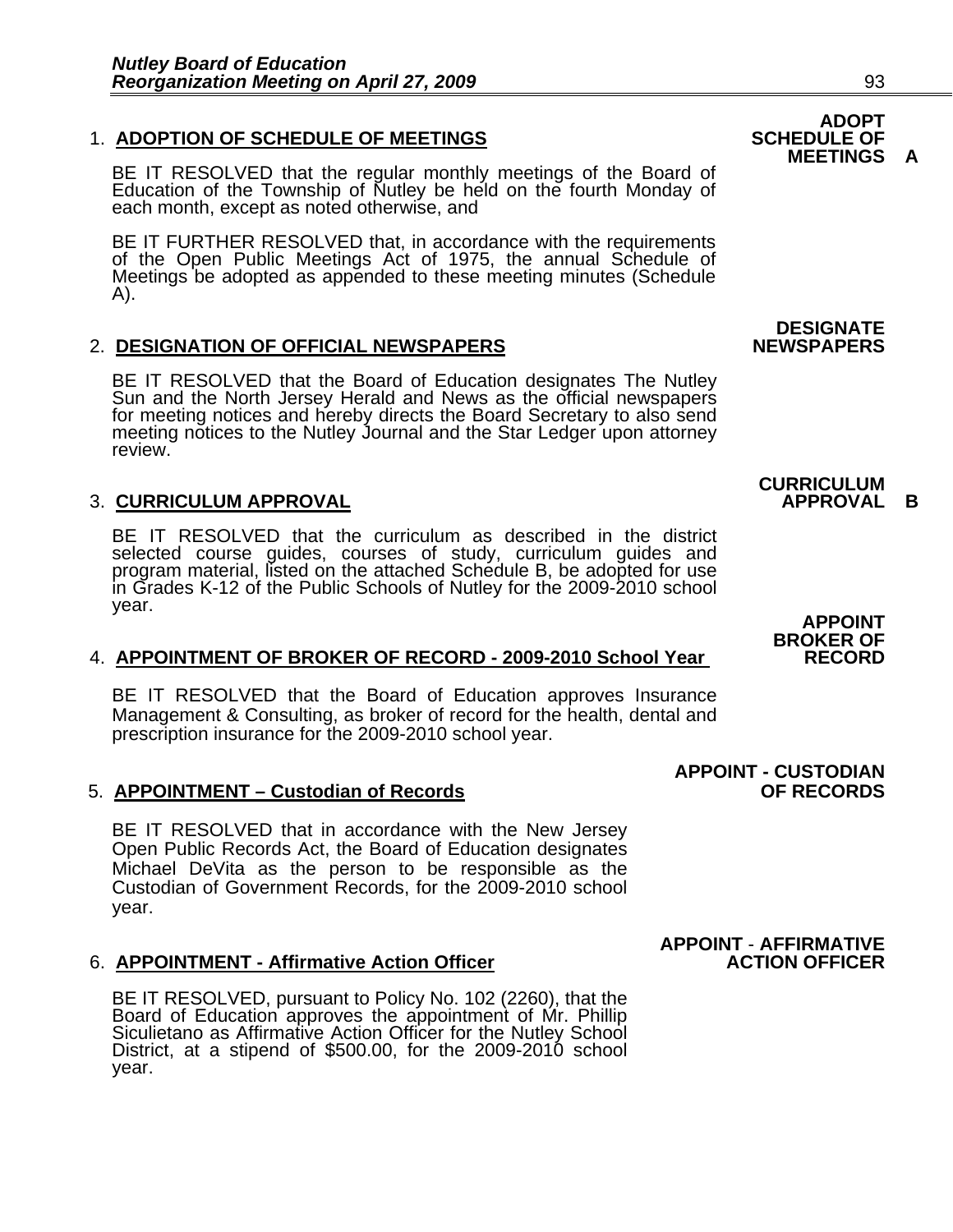# 7. **APPOINTMENT – Section 504 Coordinator**

BE IT RESOLVED, pursuant to Policy No. 104 (1510), that the Board of Education approves the appointment of Mrs. Mariana Francioso as Section 504 Coordinator for the Nutley School District for the 2009-2010 school year.

# 8. **APPOINTMENT –Section 504 Coordinator**

BE IT RESOLVED, Pursuant to Policy No. 104 (1510), that<br>the Board of Education approves the appointment of Mr.<br>George Ackerman as Section 504 Coordinator for the high<br>school, at a stipend of \$3,245, for the 2009-2010 schoo

# 9. **APPOINTMENT – Asbestos Program Manager**

WHEREAS, the Asbestos Hazard Emergency Response Act of 1986 (AHERA) required the Board of Education to designate a person as Asbestos Program Manager who would be responsible to ensure that the requirements of the AHERA rules and regulations were properly implemented, and

NOW, THEREFORE, BE IT RESOLVED that the Board of Education appoints Philip Nicolette as the Asbestos Program Manager for the 2009-2010 school year.

# 10. **APPOINTMENT – Right to Know Officer**

BE IT RESOLVED that the Board of Education appoints Philip Nicolette as the Right to Know Officer for the 2009-2010 school year. **APPROVE– DESIGNEE** 

# 11. **APPROVAL OF DESIGNEE – Philip Nicolette**

BE IT RESOLVED that the Board of Education approves Philip Nicolette for the 2009-2010 school year as designee for the following:

Safety & Health Indoor Air Quality Integrated Pest Management Chemical Hygiene Officer

# **APPOINT – SECTION 504**

**COORDINATOR**

#### **APPOINT - ASBESTOS PROGRAM MANAGER**

# **APPOINT – RIGHT TO KNOW OFFICER**

# **PHILIP NICOLETTE**

#### **APPOINT – SECTION 504 COORDINATOR**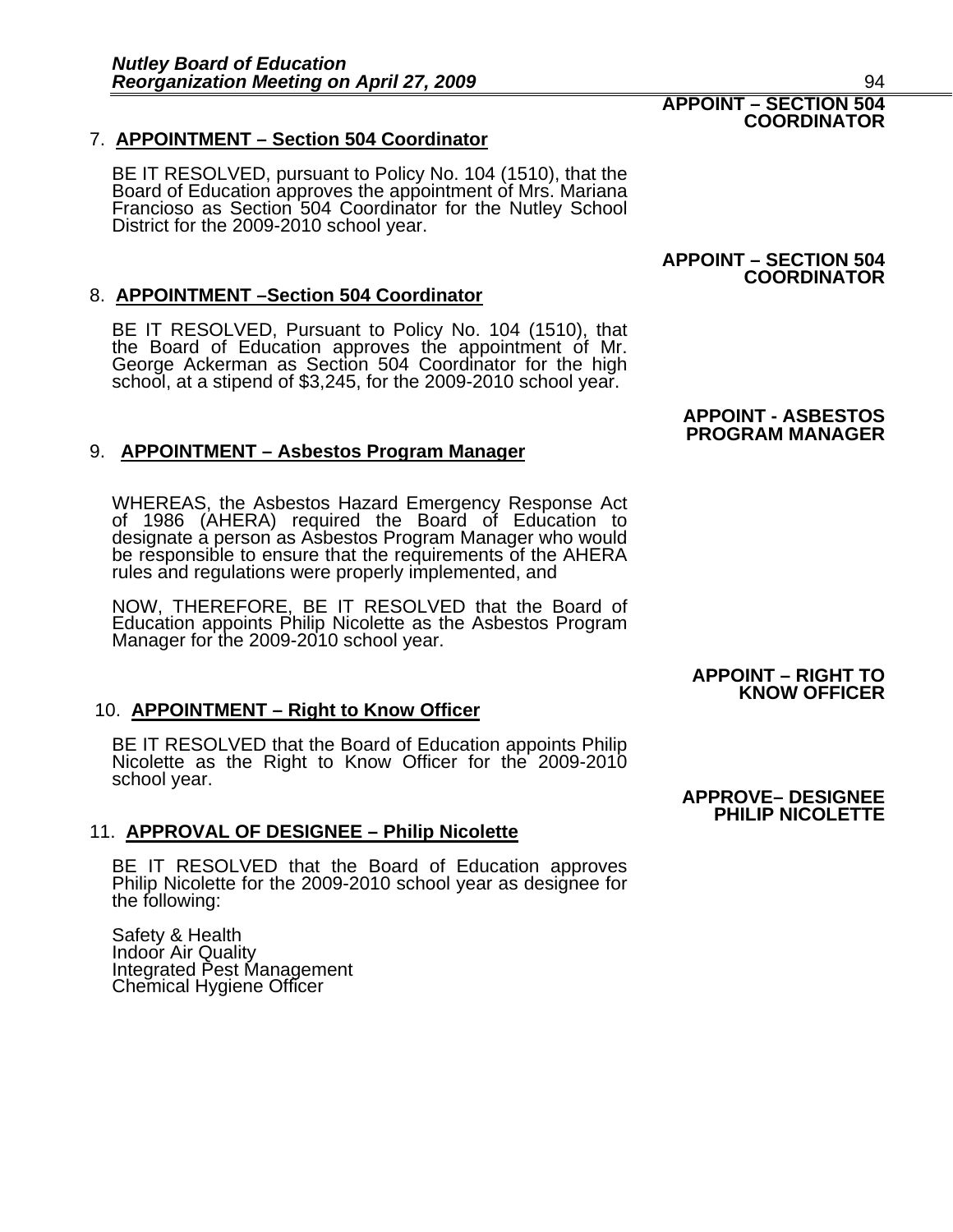#### 12. **APPOINTMENTS – SCHOOL POOL FOR EXCESS LIABILITY LIMITS JOINT INSURANCE FUND (SPELL JIF)**

BE IT RESOLVED that the Board of Education appoints Michael DeVita as the Delegate for the School Pool or Excess Liability Limits Joint Insurance Fund (SPELL JIF) and Bert Arifaj as alternate.

# 13. **APPOINTMENTS – SUBURBAN ESSEX JOINT INSURANCE FUND**

BE IT RESOLVED that the Board of Education appoints Michael DeVita as the Fund Commissioner for the Suburban Essex Joint Insurance Fund (SEJIF) and Bert Arifaj as alternate.

# 14. **DEPOSITORY OF SCHOOL FUNDS – Student Savings - TD Bank**

BE IT RESOLVED that TD Bank be designated as the official depository for the 2009-2010 school year for individual student savings accounts to which deposits are made through the elementary schools. **DEPOSITORY OF** 

## 15. **DEPOSITORY OF SCHOOL FUNDS – TD Bank**

BE IT RESOLVED that the TD Bank be designated as the official depository for the following accounts of the Nutley Board of Education for the 2009-2010 school year, and

BE IT FURTHER RESOLVED that the following officers of the various accounts be authorized to sign checks drawn on the accounts effective April 28, 2009:

Board of Education General Account, Referendum Account and Capital Reserve Account

**Primary Signatory Community Alternate Signatory** 

Philip T. Casale or Angelo Frannicola, Vice President

Michael DeVita, Board Secretary or Jean Unglaub, Manager of **Accounts** 

and

David Wilson, Treasurer of School Monies

**DEPOSITORY OF SCHOOL FUNDS**

**APPOINT – SEJIF COMMISSIONERS** 

# **SCHOOL FUNDS**

#### **APPOINT – SPELL JIF DELEGATES**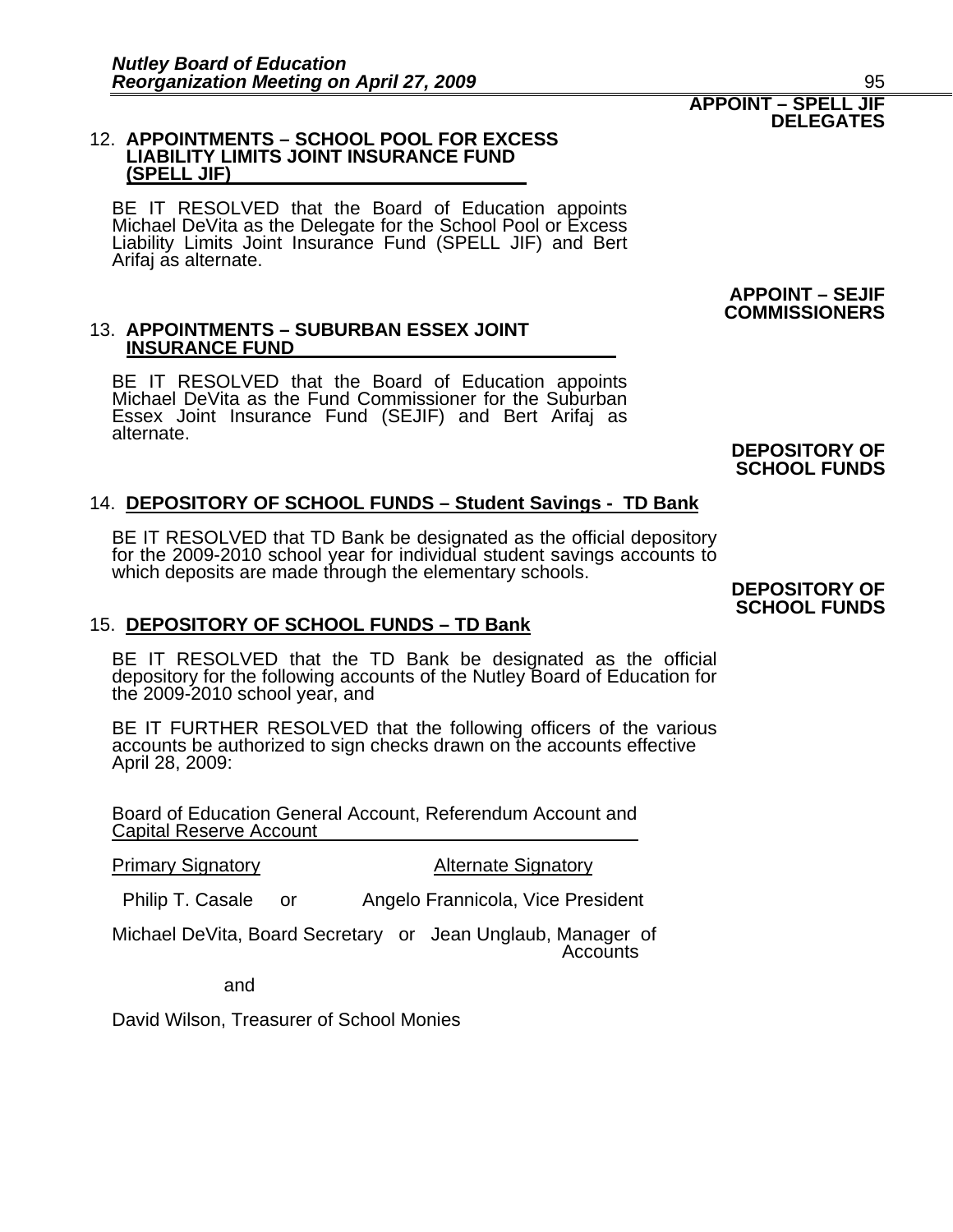| Michael DeVita, Board Secretary and Jean Unglaub, Manager of<br>Accounts     |
|------------------------------------------------------------------------------|
| <b>Board of Education Salary Account</b>                                     |
| Michael DeVita, Board Secretary or Jean Unglaub, Manager of<br>Accounts      |
| and                                                                          |
| David Wilson, Treasurer of School Monies                                     |
| <b>Extended Day Account</b>                                                  |
| Michael DeVita, Board Secretary and Jean Unglaub, Manager of<br>Accounts     |
| <b>Extended Day Care Funds</b>                                               |
| Maria Cervasio, Extended Day Care Director or<br><b>Rosemary Griesbach</b>   |
| and                                                                          |
| Michael DeVita, Board Secretary or Jean Unglaub, Manager of<br>Accounts      |
| Board of Education, N.J. Unemployment<br><b>Insurance Trust Fund Account</b> |
| Michael DeVita, Board Secretary                                              |
| and                                                                          |
| Jean Unglaub, Manager of Accounts                                            |
| Board of Education NJ Family Leave Insurance<br><b>Trust Fund</b>            |
| Michael DeVita, Board Secretary                                              |
| and                                                                          |
| Jean Unglaub, Manager of Accounts                                            |

Board of Education Raider Account

Primary Signatory<br>
Joseph Piro<br>
Creg Catrambone and Julianne Alessio

or Greg Catrambone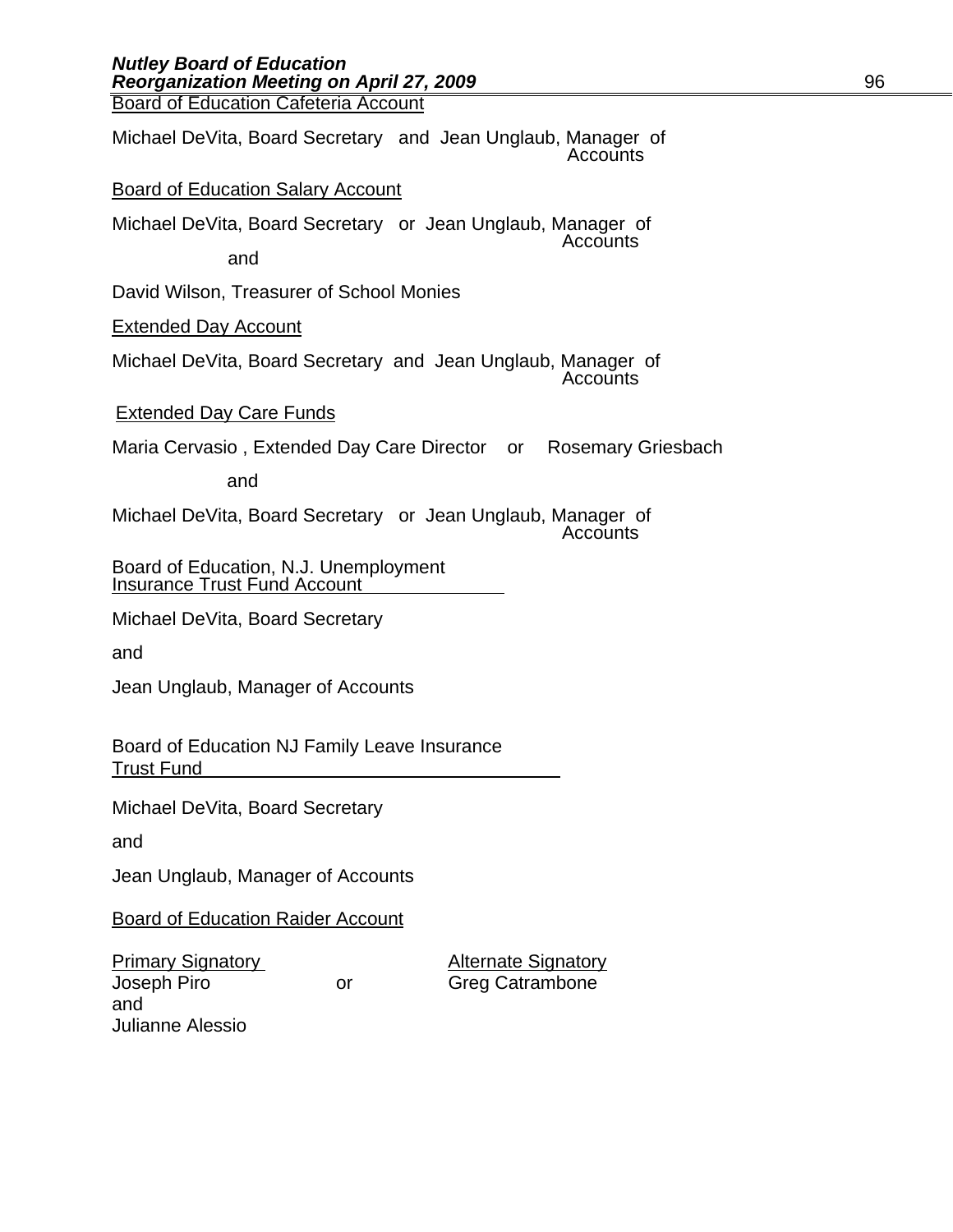Two of the following signatures required:

Joseph Piro Gregory Catrambone Julianne Alessio

### Guidance Pay-Pal Account

Gregory Catrambone or Anne Starace

and

Jacqueline Camelia

Board of Education Referendum Account

Authorized to wire funds Michael DeVita

School Accounts:

Lincoln School Lorraine Restel<br>and

Radcliffe School Michael Kearney<br>and

and the contract of the contract of the contract of the contract of the contract of the contract of the contract of the contract of the contract of the contract of the contract of the contract of the contract of the contra Donna Bolcato

Beverly Cullari

Spring Garden School **Rosemary Clerico**<br>and Sophie Caprio

Geralynn Dwyer

Washington School **Douglas T. Jones**<br>and

Yantacaw School David Sorensen and the contract of the contract of the contract of the contract of the contract of the contract of the contract of the contract of the contract of the contract of the contract of the contract of the contract of the contra

Angela Gariano JHWMS Account

John Calicchio and Catherine Felici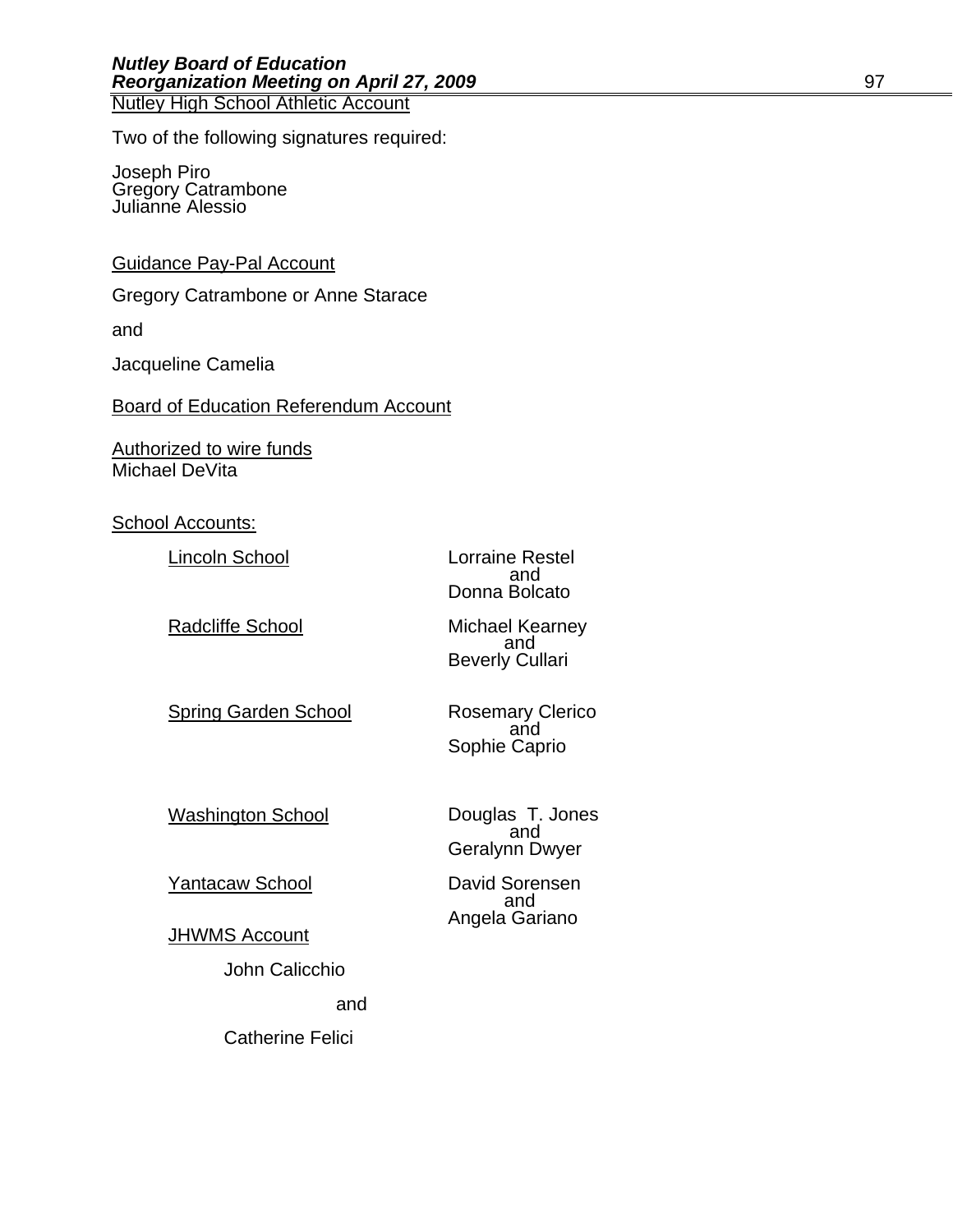Nutley High School Account<br>Gregory Catrambone or Anne Starace

and and state and and state and state and state and state and state and state and state and state  $\alpha$ 

Jacqueline Camelia

BE IT FURTHER RESOLVED that the TD Bank be authorized to accept facsimile signatures of the check signing machine.

# 16. **DEPOSITORIES OF SCHOOL FUNDS - Unemployment Fund**

BE IT RESOLVED that the Board of Education authorizes the Michael DeVita to invest idle funds of the Unemployment Fund at any of the following institutions: Boiling Springs Savings Bank; TD Bank; Spencer Savings Bank; Capital One; and Washington Mutual (JP Morgan Chase).

# **17. INVESTMENT OF FUNDS**

BE IT RESOLVED that the Secretary/Business Administrator, with the approval of the Superintendent of Schools, be authorized to invest surplus funds of the Board of Education and funds which will be available for a determinate period of time in U.S. Government and Agency Securities, Business Savings Accounts of our designated depository, and Certificates of Deposit of our local banks, and in any other securities designated by law. **APPROVE** 

# 18. **APPROVAL OF ADOPTION OF POLICIES**

BE IT RESOLVED that the Board of Education approves the adoption for the ensuing year all Bylaws and Policies, Rules and Regulations currently in force.

### 19. **ESTABLISH TUITION RATES FOR THE 2009-2010 SCHOOL YEAR**

BE IT RESOLVED that the Nutley Board of Education approves the tuition rates for out-of-district students attending Nutley schools for the 2009-2010 school year be established as follows:

**DEPOSITORY OF SCHOOL FUNDS**

**TUITION RATES** 

**ADOPTION OF POLICIES** 

**2009-2010**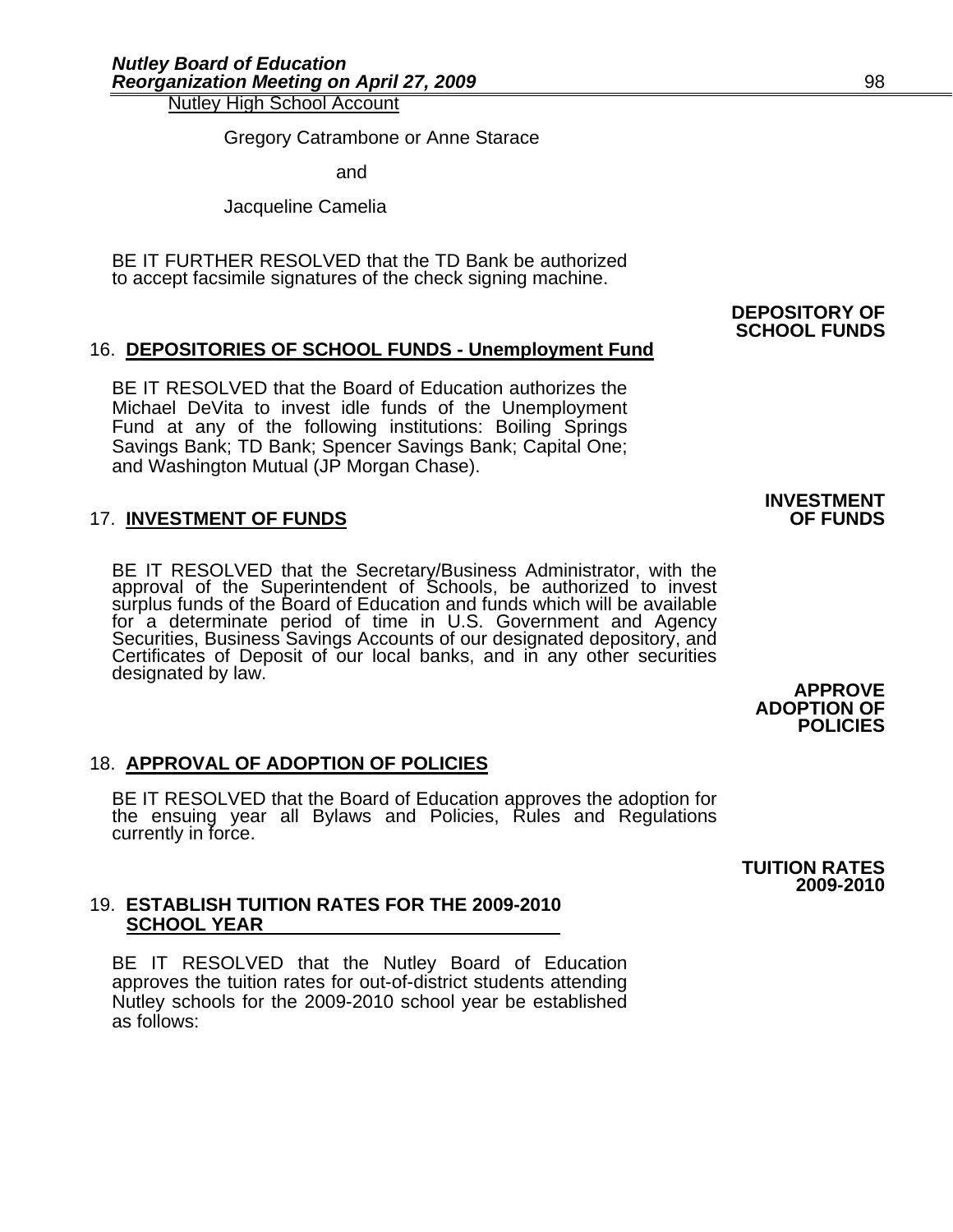#### *Nutley Board of Education Reorganization Meeting on April 27, 2009* 99

| Kindergarten       | \$10,425 |
|--------------------|----------|
| $1 - 5$            | 12,884   |
| 6-8                | 12,354   |
| $9 - 12$           | 12,770   |
| Learning and/or    |          |
| Lang. Disabled     | 18,640   |
| Preschool Disabled | 19,609   |
| Autism             | 44,302   |

**APPROVE SPORTS CAMPS** 

# 20. **APPROVAL OF NUTLEY RAIDER ALL-STAR SPORTS CAMPS**

BE IT RESOLVED that the Board of Education approves the<br>sponsoring, through the Nutley High School Athletic<br>Department, summer sports camps for Nutley students ranging<br>from 5<sup>th</sup> grade to 8<sup>th</sup> grade. **APPROVE STATE** 

# **CONTRACT VENDORS C**

#### 21. **AUTHORIZING CONTRACTS WITH CERTAIN APPROVED STATE CONTRACT VENDORS FOR CONTRACTING UNITS**

WHEREAS, the Nutley Board of Education, pursuant to N.J.S.A. 40A:11-12a and N.J.A.C. 5:34-7.29(c), may by resolution and without advertising for bids, purchase any goods or services under the State of New Jersey Cooperativ behalf of the State by the Division and Property in the Department of the Treasury; and

WHEREAS, the Nutley Board of Education has the need on a timely basis to purchase goods or services utilizing State contracts; and

WHEREAS, the Nutley Board of Education intends to enter into contracts with the attached Referenced State Contract Vendors (Schedule C) through this resolution and properly executed contracts, which shall be subject to all conditions applicable to the current State contracts;

NOW, THEREFORE, BE IT RESOLVED, that the Nutley Board of Education authorizes the Purchasing Agent to purchase certain goods or services from those approved New Jersey State Contract Vendors on the attached list, pursuant

BE IT FURTHER RESOLVED, that the governing body of the Nutley Board of Education pursuant to N.J.A.C. 5:30-5.5(b), the certification of available funds, shall either certify the full maximum amount against the budget at th is awarded, or no contract amount shall be chargeable or<br>certified until such time as the goods or services are ordered<br>or otherwise called for prior to placing the order, and a<br>certification of availability of funds is ma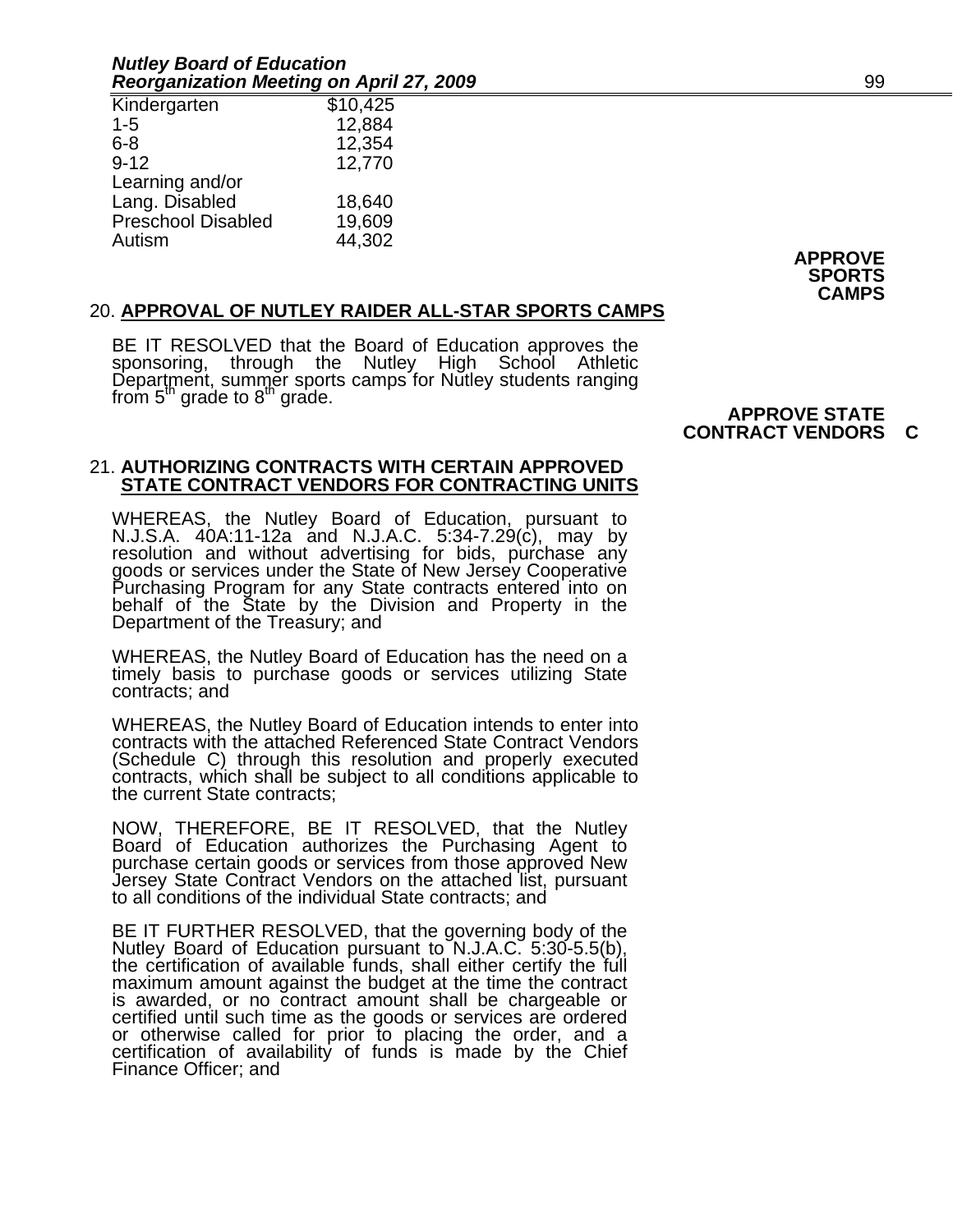BE IT FURTHER RESOLVED, that the duration of the contracts between the Nutley Board of Education and the Referenced State Contract Vendors shall be from July 1, 2009 to June 30, 2010.

# 22. **APPROVAL OF TRAVEL LIST**

BE IT RESOLVED that the Board of Education approves the travel list and all expenses per (Schedule D).

# 23. **APPROVAL OF BILLS BETWEEN BOARD MEETINGS**

BE IT RESOLVED that the Board of Education authorizes the Business Administrator and/or Superintendent of Schools to pay claims against the Board in between scheduled Board meetings and have those claims subsequently ratified at the next regular Board Meeting.

# 24. **DESIGNATE NJDOE CHART OF ACCOUNTS**

BE IT RESOLVED that the Board of Education designates the NJDOE Chart of Accounts as the minimum Chart of Accounts for use in the district, to authorize the addition of sub-account designations as the Business Administrator may deem necessary, and to authorize the Superintendent of Schools to make any necessary transfers below the level of the NJDOE make any necessary transfers below the level of the NJDOE Chart of Accounts.

# **DESIGNATE NJDOE CHART OF**

**APPROVE BILLS BETWEEN BOARD**

**MEETINGS** 

**ACCOUNTS** 

**APPROVAL TO ADVERTISE FOR BIDS SOLICIT QUOTS/PURCHASE BY STATE CONTRACT** 

#### 25. **APPROVAL TO ADVERTISE FOR BIDS, SOLICIT QUOTATIONS OR PURCHASE BY STATE CONTRACT**

BE IT RESOLVED that the Board of Education approves the authorization of the Business Administrator/Board Secretary to advertise for bids, solicit quotations, purchase by State Contract or recommend for contract renewal th

Air Conditioners<br>Alarm System Service/Installation Industrial Arts Supplies & Alarm System Service/Installation Industrial Arts<br>Athletic Supplies and Equipment Equipment Athletic Supplies and Equipment Equipment Audio Visual Supplies and Equip. Internet Service Provider Audio Visual Supplies and Equip. Internet Service Provider<br>Auditorium Seating The Manitorial Supplies<br>Boiler Repair The Locker Refinishing Boiler Water Treatment<br>Bread and Rolls Bread and Rolls Musical Instruments & Supplies<br>Building Materials Office Furniture & Equipment Building Materials **Contains Exercise Control** Calculators Calculators Calculators Calculators Calculators Calculators Calculators Calculators Calculators Calculators Calculators Calculators Calculators Calculators Calcula

Locker Refinishing<br>Milk and Dairy Products **Office Paper** 

**LIST D** 

**APPROVE TRAVEL**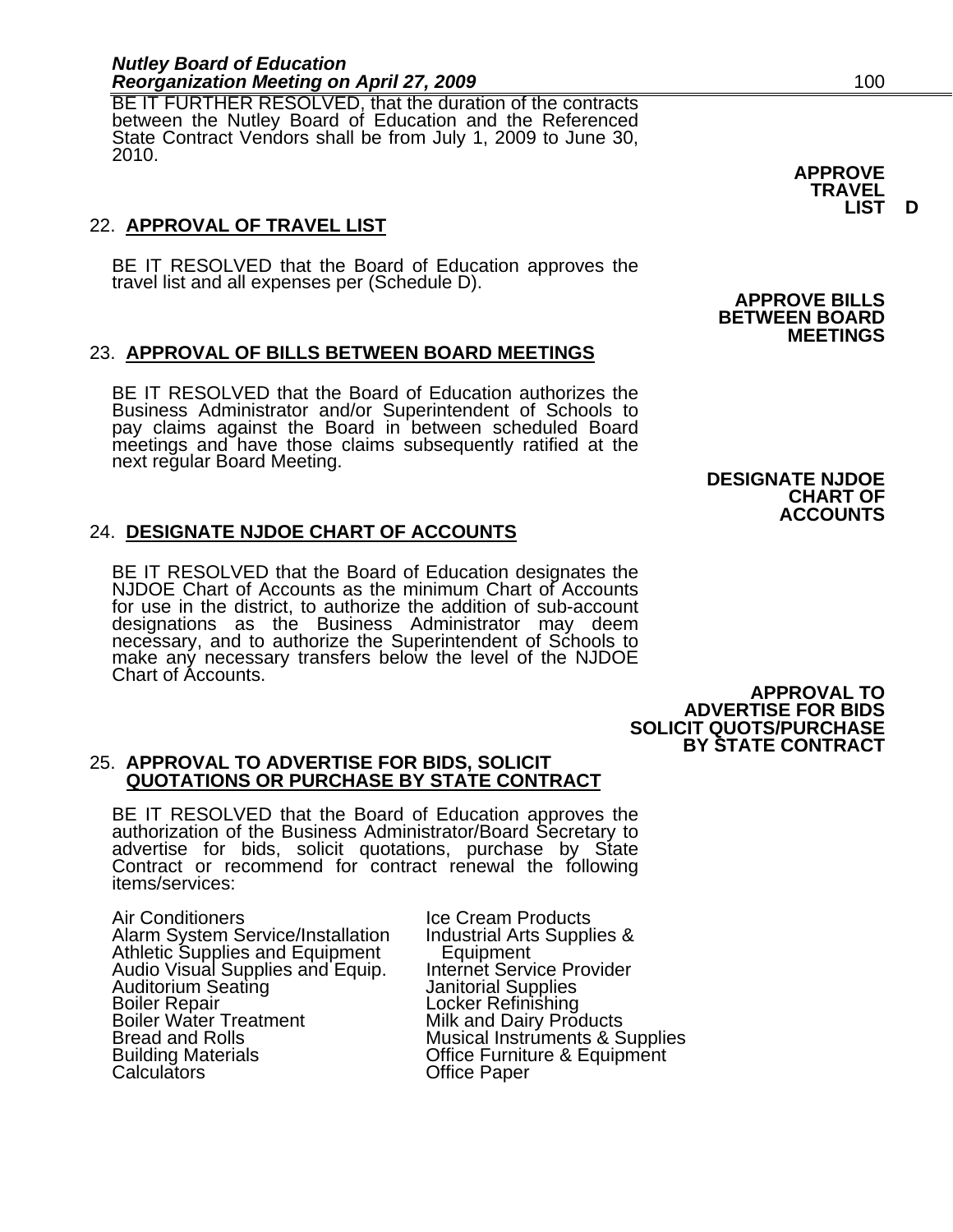| Carpeting                                                         |
|-------------------------------------------------------------------|
| Chalkboards/Bulletin Boards                                       |
| <b>Commercial Printing</b>                                        |
| <b>Computers and Accessories</b>                                  |
| <b>Computer Hardware Maintenance</b>                              |
| <b>Computer Networking</b>                                        |
| <b>Custodial Uniforms</b>                                         |
| <b>Electrical Supplies</b>                                        |
| <b>Electrical Work</b>                                            |
| Floor Repair & Floor Tile Installation                            |
| Grounds Supplies & Equipment<br>Gym & Classroom Floor Restoration |
|                                                                   |
| Hand & Power Tools                                                |
| <b>Heating Plant Modifications</b>                                |
|                                                                   |

Paint **Periodical Subscriptions Photocopiers Pupil Transportation Vehicles** Replacement Doors & Hardware Roofing Work School Furniture **School Health Supplies** School Supplies Science Supplies & Equipment Sidewalk and Paving Work Solid Waste Disposal **Stage Drapery** Ventilating Equipment

### **NBOE TO ADD DEPOSITORY**

# 26**. NUTLEY BOARD OF EDUCATION TO ADD DEPOSITORY**

WHEREAS, N.J.S.A. 18A:17-34 directs that funds received by the Board of Education may be deposited in any bank or banking institution of this State designated as a depository of school funds; and

WHEREAS, Beneficial Bank is a bank operating in the State of New Jersey that is designated as a depository of school funds and is part of the Governmental Unit Depository Protection Act insurance program; and

WHEREAS, Beneficial Bank has partnered with the New Jersey<br>Association of School Business Officials to create a competitive<br>investment product which guarantees that it will pay interest in<br>excess of that paid by the New Je

NOW BE IT RESOLVED by the Nutley Board of Education that it does hereby add Beneficial Bank as a school district Treasurer of School Moneys to open an account with said<br>bank, depositing such funds as in their judgment that provides<br>a rate of return that would benefit the students and financial position of this district upon the approval of the Board's financial advisor.

#### **APPROVAL OF STIPENDS**

# 27. **APPROVAL OF STIPENDS**

BE IT RESOLVED that the Board of Education approves the following black seal stipend at a rate of \$500 prorated effective March 18, 2009:

Robert Battoglia Ralph Pastorino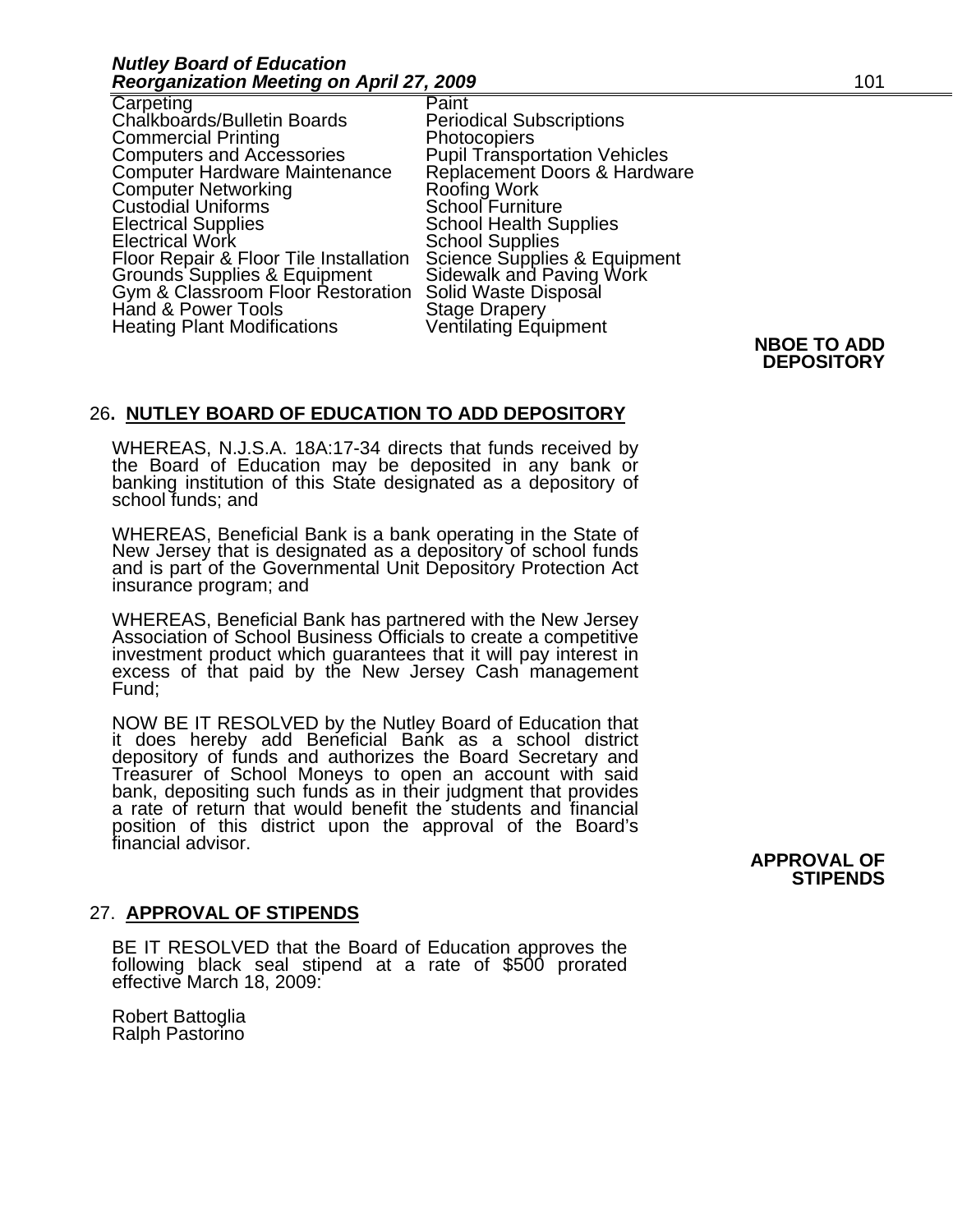## 28**. LEASE OF BOARD PROPERTY ON OVERLOOK TERRACE**

BE IT RESOLVED that the Board of Education leases property owned by it, known as Lot Number 14, Block 212 on the tax maps of the Township of Nutley, to John Janiec and Mrs. Anne maps of the Township of Nutley, to John Janiec and Mrs. Anne<br>Janiec, his wife, for a term beginning May 1, 2009 and terminating April 30, 2010, at a term rental of One Dollar (\$1.00) in accordance with all requirements specified in the<br>lease.

BE IT FURTHER RESOLVED that the Board of Education hereby authorizes its officers to execute said lease upon attorney approval. **LEASE OF** 

#### 29. **LEASE OF BOARD PROPERTY ON ROMANO STREET**

BE IT RESOLVED that the Board of Education leases property owned by it, known as Lot Numbers 45 and 46, Block 18 on the tax maps of the Township of Nutley, to Nicholas Del Mauro, for a term beginning May 1, 2009 and terminating April 30, 2010, at a term rental of One Dollar (\$1.00) in accordance with all requirements specified in the lease.

BE IT FURTHER RESOLVED that the Board of Education hereby authorizes its officers to execute said lease upon attorney approval. **LEASE OF** 

#### 30**. LEASE OF BOARD PROPERTY ON ROMANO STREET**

BE IT RESOLVED that the Board of Education leases property owned by it, known as Lot Numbers 78 and 79, Block 18 on the tax maps of the Township of Nutley, to Angelo Rotonda, for a term beginning May 1, 2009 and terminating April 30, 2010, at<br>a term rental of One Dollar (\$1.00) in accordance with all<br>requirements specified in the lease.

BE IT FURTHER RESOLVED that the Board of Education hereby authorizes its officers to execute said lease upon attorney approval.

**BOARD PROPERTY** 

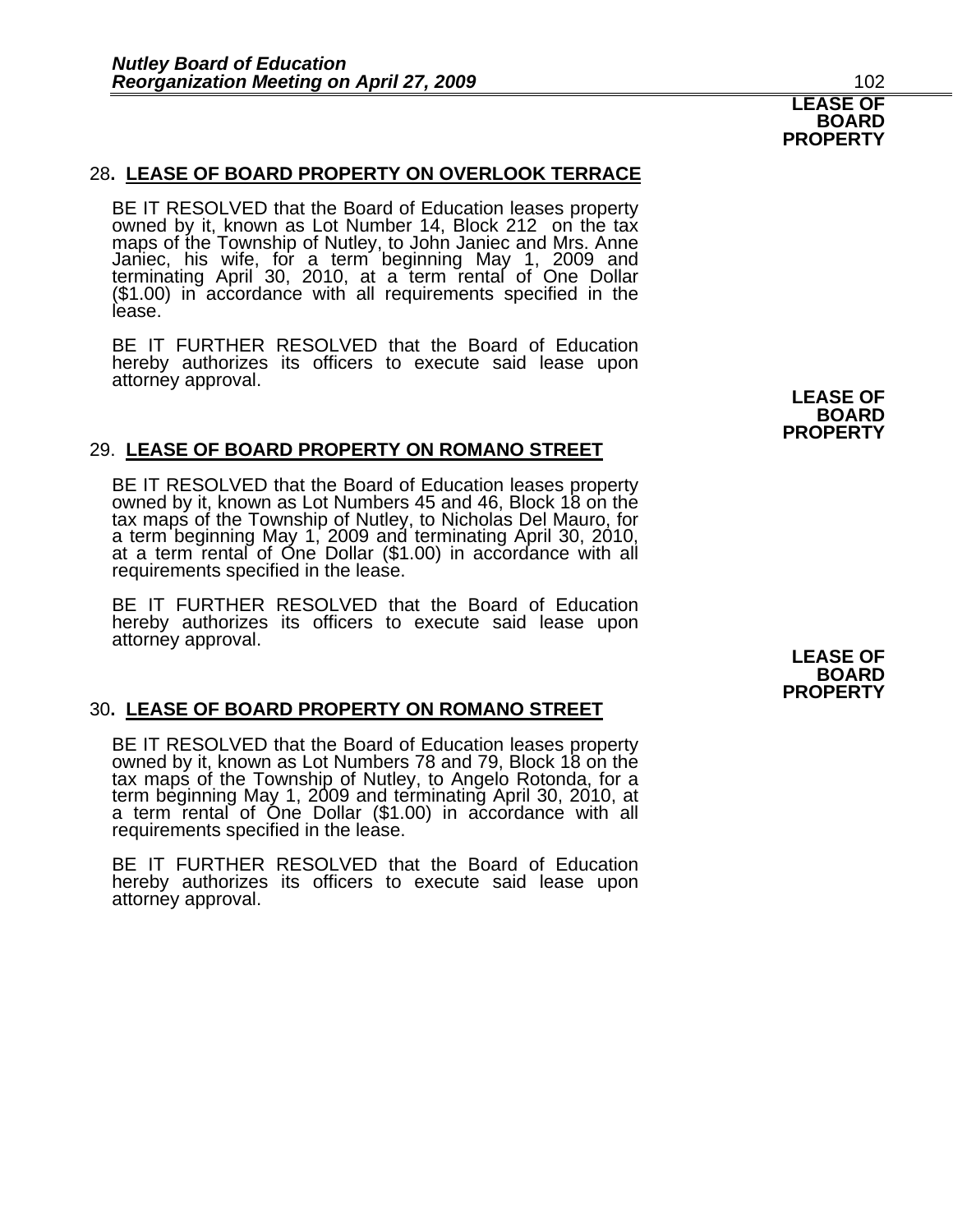### **BID EXTERIOR FACADE REPAIRS YANTACAW SCHOOL**

# 31. **BIDS FOR EXTERIOR FAÇADE REPAIRS AT YANTACAW ELEMENTARY SCHOOL**

Trustee Reilly moved, and Trustee Kuchta seconded, the following resolution. Upon being put to a roll call vote the resolution was approved.

WHEREAS, bids for exterior façade repairs at Yantacaw Elementary School were advertised on March 12, 2009 and

 WHEREAS, sealed bids were publicly opened and read aloud<br>on April 23, 2009 at 2:00 PM in the office of the Secretary/Business Administrator, and

WHEREAS, the following bids were received in the following amounts:

|                                                     | <b>Base Bid</b> | Alternate 5* |
|-----------------------------------------------------|-----------------|--------------|
| <b>Fahs Restoration</b><br>Southhampton, NJ         | \$1,420,000.00  | \$74,000.00  |
| Paragon Restoration Corp.<br>Kenilworth, NJ         | \$1,113,404.00  | \$73,616.00  |
| <b>Hilt Construction</b><br>Franklin Park, NJ       | 939,891.00<br>S | \$22,450.00  |
| <b>Boca Bay Construction</b><br>Cranford, NJ        | \$997,000.00    | \$42,000.00  |
| <b>Wonder Works</b><br>NY, NY                       | \$1,087,069.06  | \$16,016.00  |
| <b>Circle-A Construction Company</b><br>Neptune, NJ | 999,500.00      | \$10,000.00  |

\*Alternate 5 is for the cornice cover and paint removal.

and

WHEREAS, the bid of Hilt Construction of Franklin Park, NJ appears to meet all specifications,

NOW, THEREFORE, BE IT RESOLVED, that the Board of Education, upon the recommendation of the construction manager and engineer, awards the contract for Exterior Façade<br>Repairs at Yantacaw Elementary School to Hilt Construction of Franklin Park, NJ as the apparent low qualified bidder for the full amount of their base bid plus Alternate 5 in the amount of \$962,341.00.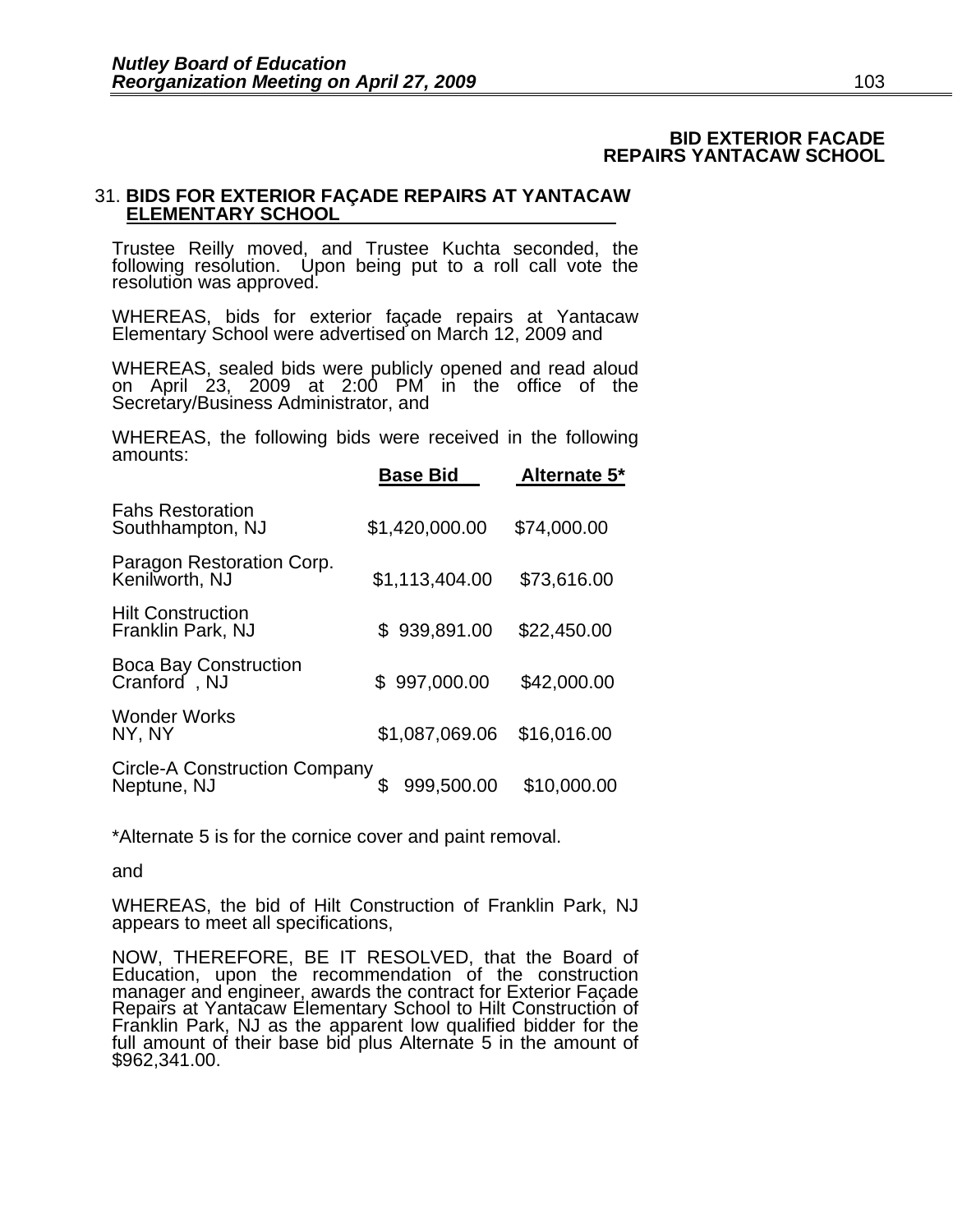# 32. **RECOGNITION OF BOARD MEMBERS SERVICE**

Trustee Frannicola moved, and Trustee Kuchta seconded, the following resolution. Upon being put to a roll call vote the resolution was approved.

WHEREAS, today we recognize two board members, Maria Alamo and Patricia Williams, as their terms have expired for the Nutley Board of Education; and

WHEREAS, they have exercised their responsibilities with prudence and shared their professional expertise and experience with the Board; and

WHEREAS, their service was performed with dignity, loyalty and dedication to the Nutley Board of Education,

NOW THEREFORE BE IT RESOLVED that the Board of Education hereby extends congratulations to Maria Alamo and Patricia Williams on their outstanding service to the Board on behalf of all members of the Nutley Board of Education and wish them continued success in their future endeavors.

### **HEARING OF CITIZENS AND REARING OF STATES**

Resident Mike Russo asked if the teacher's union endorsed any candidates and also asked about swine flu.

Trustee Sposato stated that there were issues with the EAN endorsements but could not comment because it is a pending legal issue.

Resident Terry Quirk asked about special education in summer school.

Resident Alan Thomas also asked about endorsements from the EAN.

#### **NEW BUSINESS**

Trustee Moscaritola spoke about the Spring Garden gym plans.

Trustee Reilly suggested a meeting where the new plans would be shared with the public and they could express their concerns.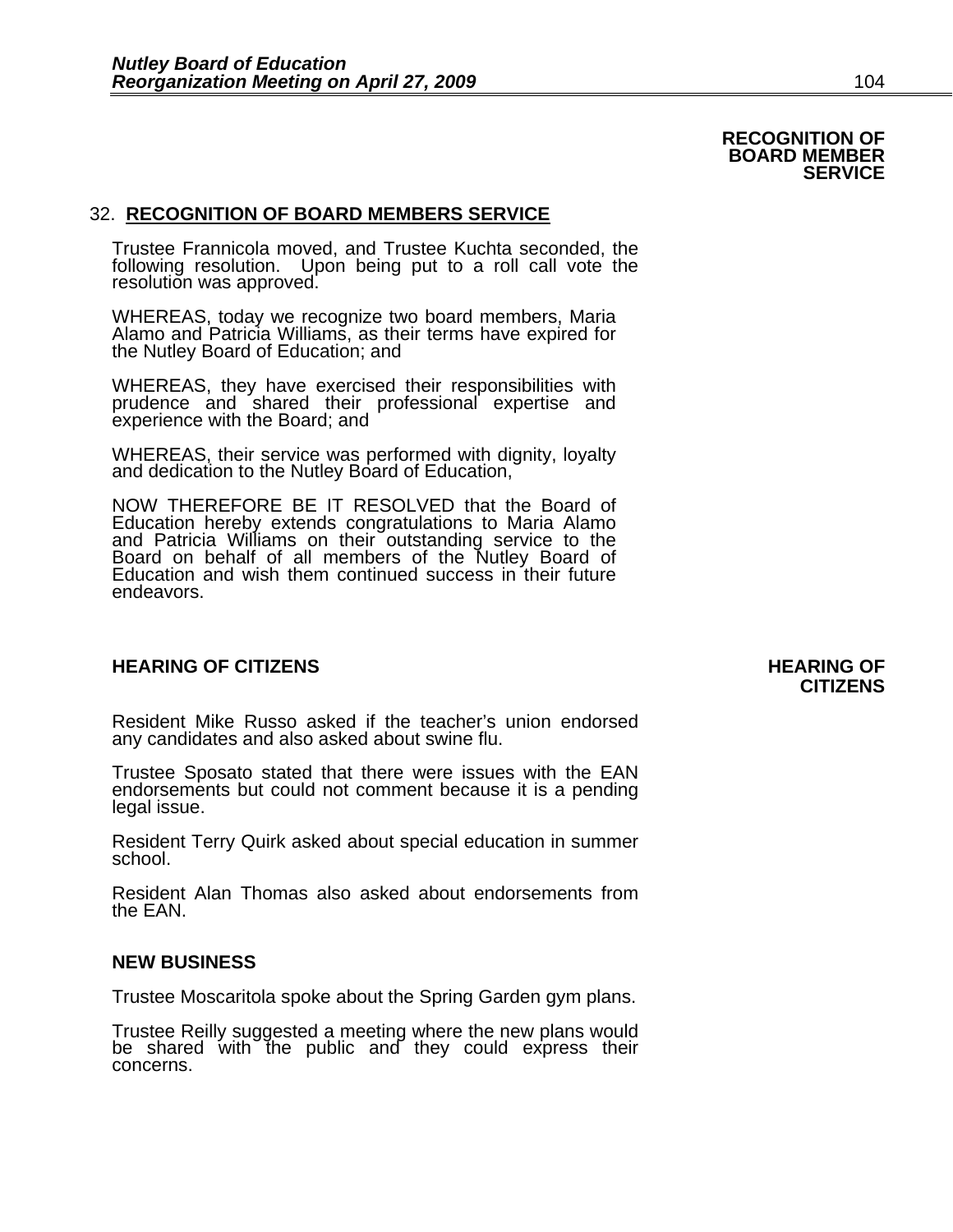A discussion ensued among the Board and it was agreed to plan a meeting with the community so they could express any concerns they might have regarding the Spring Garden gym.

Trustee Rogers gave a progress report on the website committee and also the Green Schools Project.

Trustee Sautter mentioned that a discussion of rules at Board Meetings should be discussed at the next meeting.

Trustee Sposato asked who monitored the use of the Oval. He suggested making sure that no metal cleats are used while playing any sports.

# **ADJOURNMENT TO EXECUTIVE SESSION ADJOURN**

At 7:25 PM Trustee Sautter moved, and Trustee Kuchta seconded, the following resolution:

WHEREAS, the Board of Education will be discussing matters exempt from public discussion pursuant to N.J.S.A. 10:4-12,

NOW, THEREFORE, BE IT RESOLVED that the Board of Education recess to Closed Executive Session at this time to discuss the following:

> Personnel Matters Legal Matters

 BE IT FURTHER RESOLVED that the results of the discussions will be made public by inclusion on the agenda of a subsequent meeting of the Board of Education or when the reasons for discussing such matters in closed session no longer exist.

 The motion was approved by voice vote.

# **RECONVENE MEETING RECONVENE RECONVENE**

At 8:01 PM Trustee Kuchta moved, Trustee Frannicola seconded, and the Board unanimously approved by voice vote a motion to reconvene the public meeting in the Board Room located at 315 Franklin Avenue, Nutley, NJ.

#### **ADJOURN**

There being no further business the meeting was adjourned at 8:01 PM on a motion by Trustee Kuchta, seconded by Trustee Frannicola and unanimously approved by voice vote.

**ADJOURN**